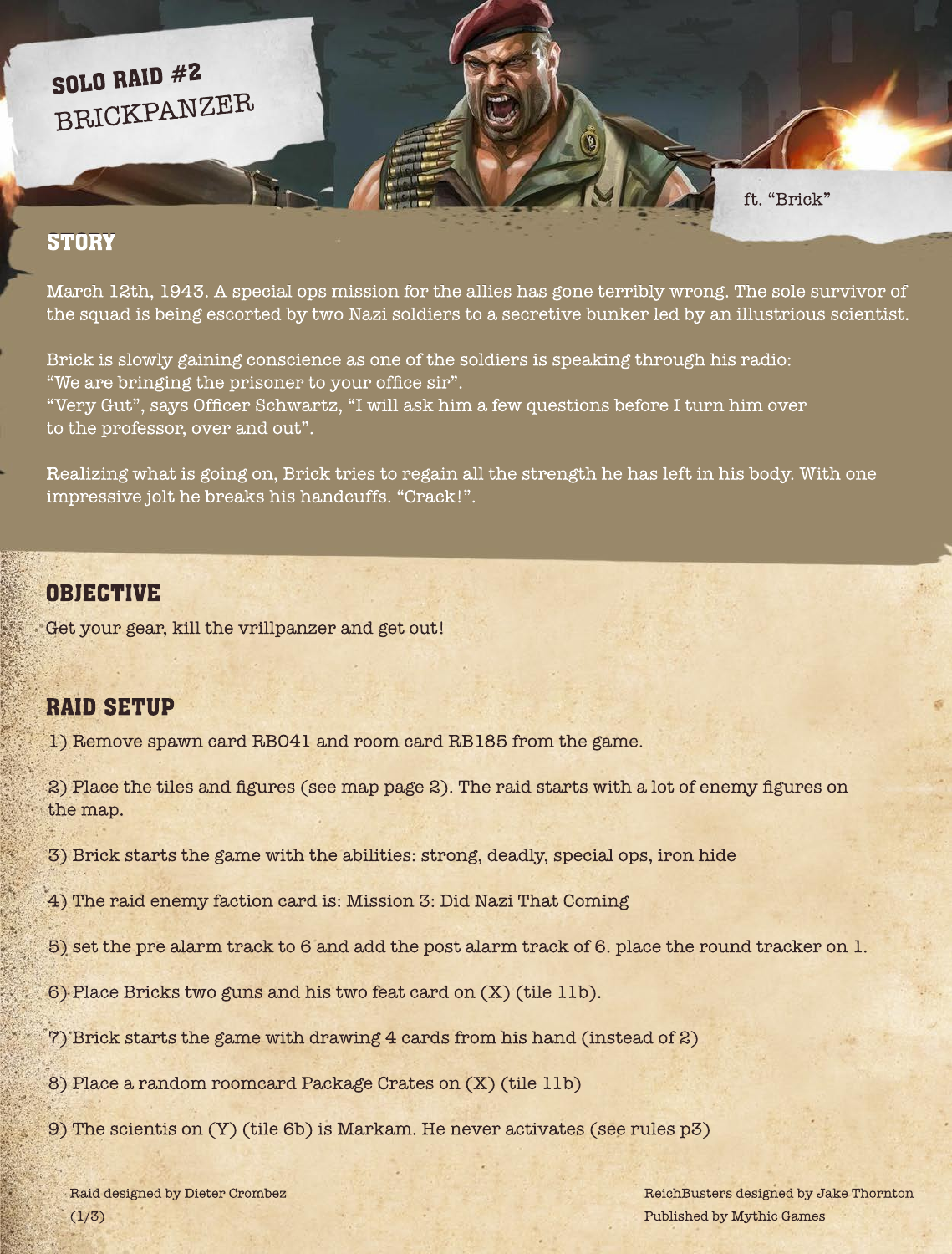## RAID MAP BRICKPANZER





Raid designed by Dieter Crombez  $(2/3)$ 

ReichBusters designed by Jake Thornton Published by Mythic Games